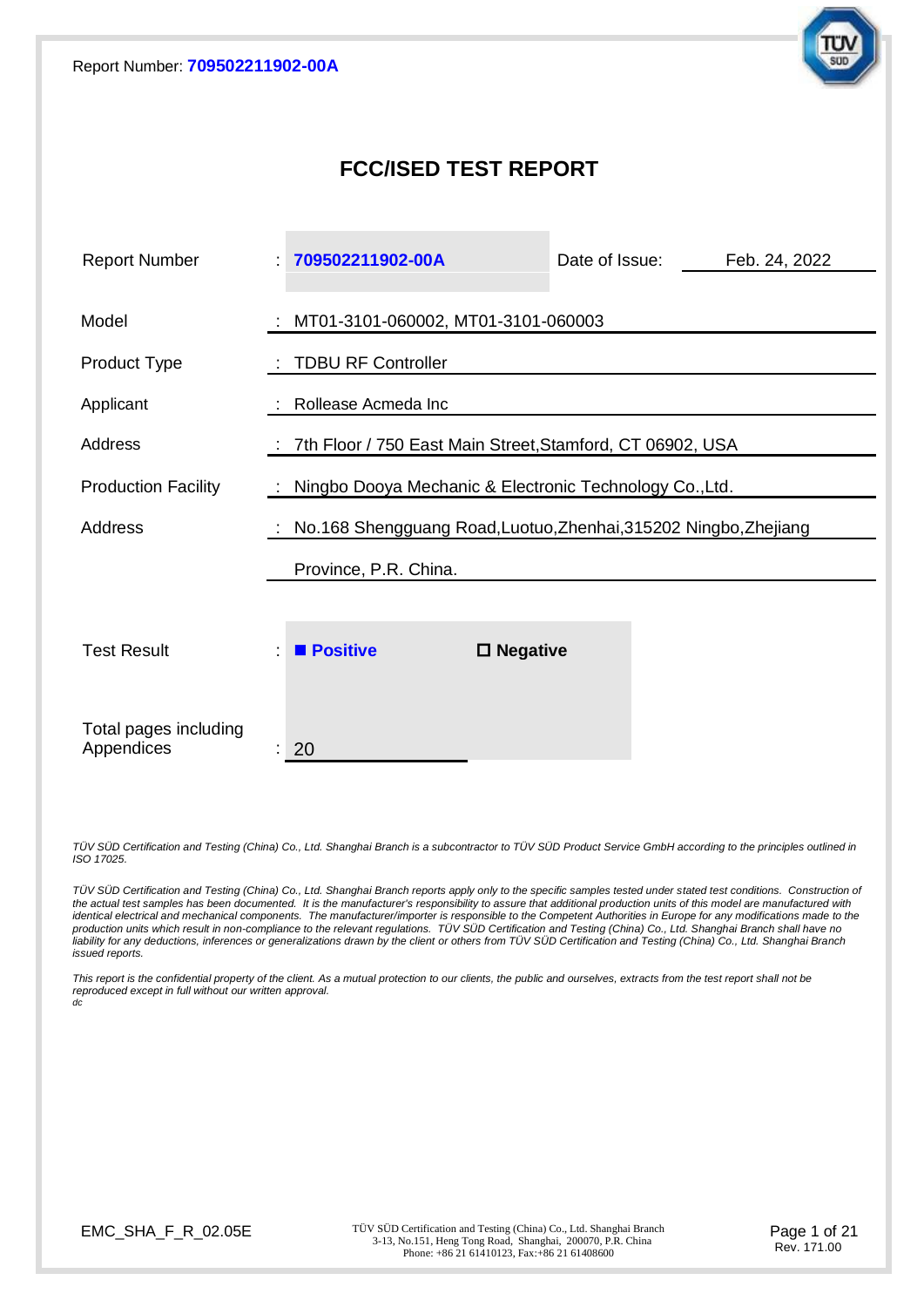

#### **Table of Contents**  $\overline{1}$

| $\mathbf{1}$   |     |  |  |  |  |
|----------------|-----|--|--|--|--|
| $\mathfrak{2}$ |     |  |  |  |  |
| 3              |     |  |  |  |  |
| $\overline{4}$ |     |  |  |  |  |
| 5              |     |  |  |  |  |
| 6              |     |  |  |  |  |
| 7              |     |  |  |  |  |
| 8              |     |  |  |  |  |
| 9              |     |  |  |  |  |
|                | 9.1 |  |  |  |  |
|                | 9.2 |  |  |  |  |
|                | 9.3 |  |  |  |  |
|                | 9.4 |  |  |  |  |
| 10             |     |  |  |  |  |
| 11             |     |  |  |  |  |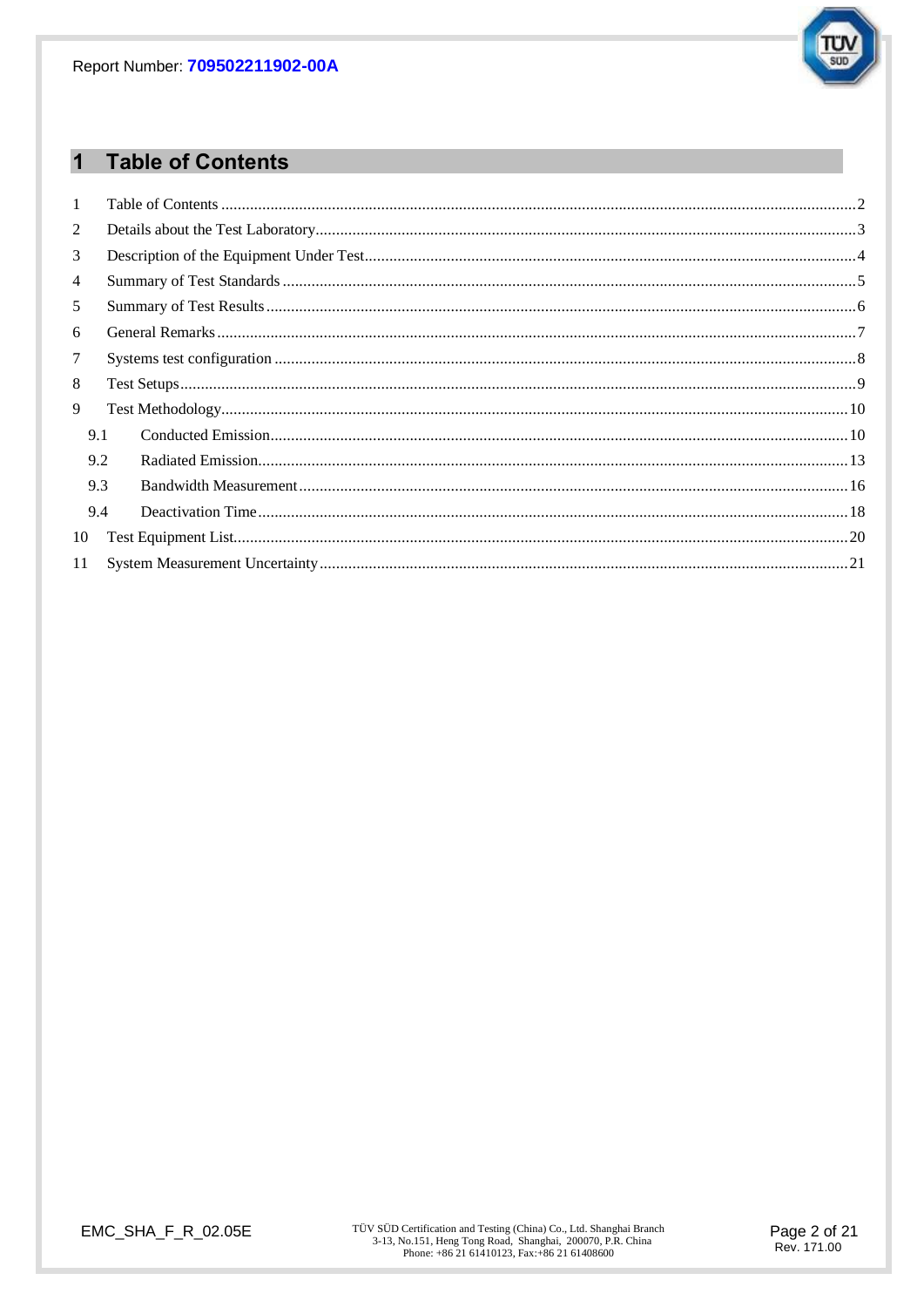

## **2 Details about the Test Laboratory**

#### **Details about the Test Laboratory**

| <b>Test Site 1</b> |  |
|--------------------|--|
|--------------------|--|

| Company name:                                   | TÜV SÜD Certification and Testing (China) Co., Ltd. Shanghai Branch<br>No.16 Lane, 1951 Du Hui Road,<br>Shanghai 201108,<br>P.R. China |
|-------------------------------------------------|----------------------------------------------------------------------------------------------------------------------------------------|
| <b>Test Firm FCC</b><br>Registration<br>Number: | 820234                                                                                                                                 |
| Designation<br>number:                          | CN1183                                                                                                                                 |
| IC Company<br>Number:                           | 25988                                                                                                                                  |
| <b>CAB</b> identifier:                          | CN0101                                                                                                                                 |
| Telephone:<br>Fax:                              | +86 21 6141 0123<br>+86 21 6140 8600                                                                                                   |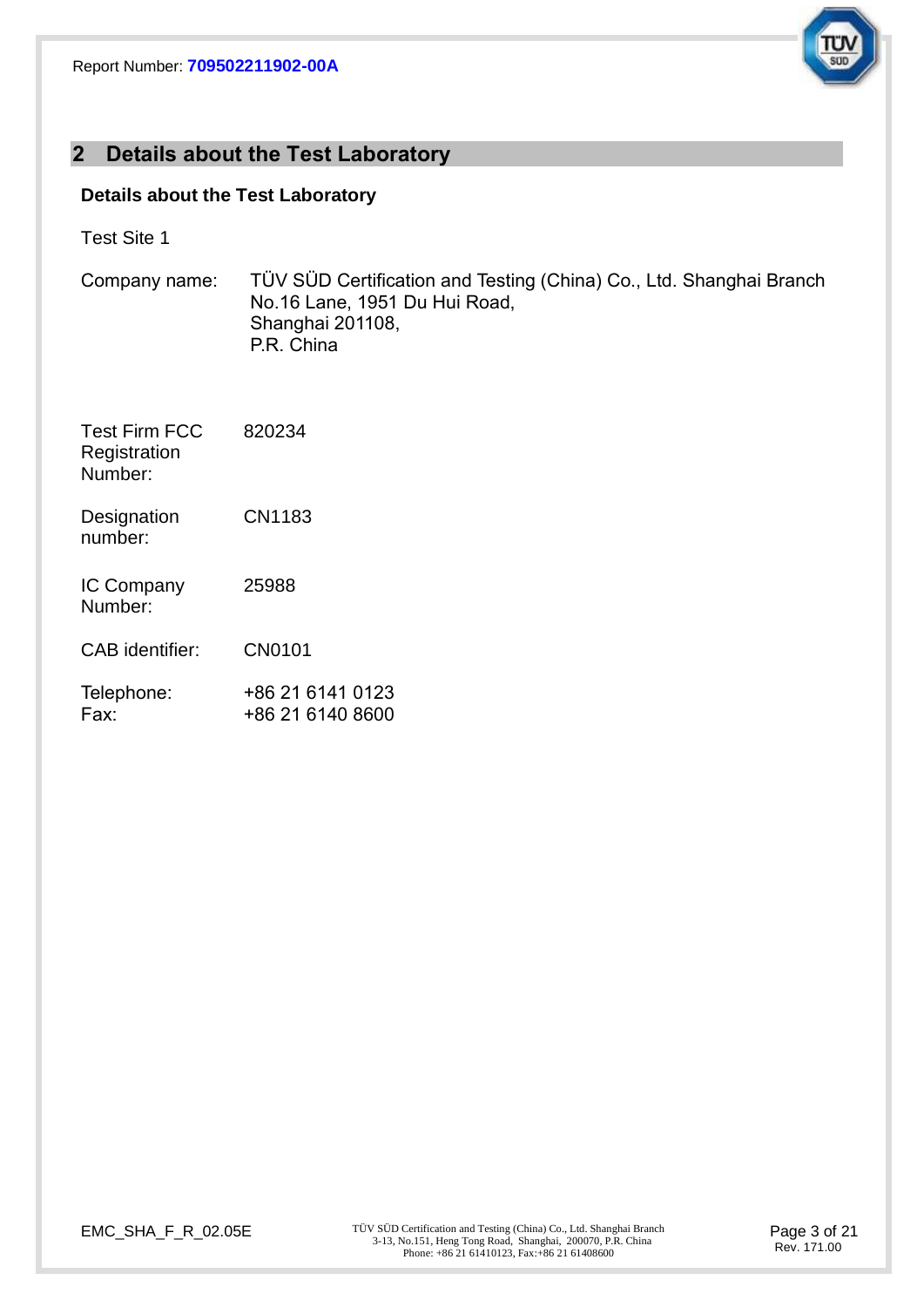

# **3 Description of the Equipment Under Test**

| Product:                             | <b>TDBU RF Controller</b>                                                                                                                                                                                           |
|--------------------------------------|---------------------------------------------------------------------------------------------------------------------------------------------------------------------------------------------------------------------|
| Model no./HVIN/PMN:                  | MT01-3101-060002, MT01-3101-060003                                                                                                                                                                                  |
| FCC ID:                              | 2AGGZ003B9ACA3E                                                                                                                                                                                                     |
| IC:                                  | 21769-003B9ACA3E                                                                                                                                                                                                    |
| Rating:                              | USB DC 5V                                                                                                                                                                                                           |
| <b>RF Transmission</b><br>Frequency: | 433.92MHz                                                                                                                                                                                                           |
| Modulation:                          | <b>FSK</b>                                                                                                                                                                                                          |
| Antenna Type:                        | ceramic chip antenna                                                                                                                                                                                                |
| Antenna Gain:                        | -4.84 dBi                                                                                                                                                                                                           |
| Description of the EUT:              | The Equipment Under Test (EUT) is a TDBU RF Controller,<br>transmitter operated at 433. 92MHz. There are two models in<br>all, only different is the model name. We chose mode<br>MT01-3101-060002 to perform test. |
| Test sample no.:                     | SHA-631950-1                                                                                                                                                                                                        |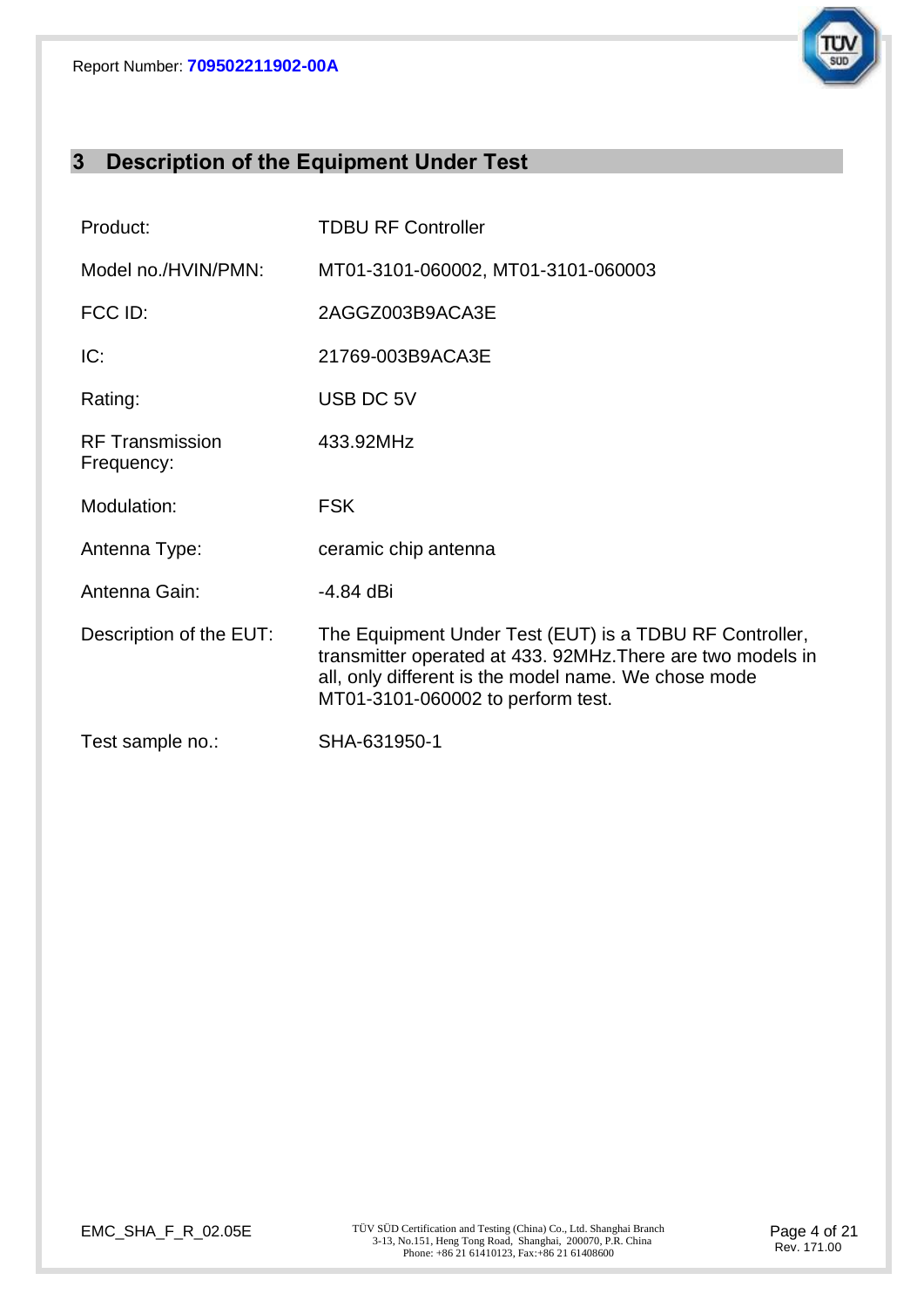

## **4 Summary of Test Standards**

| <b>Test Standards</b>   |                                                                |  |  |  |
|-------------------------|----------------------------------------------------------------|--|--|--|
| FCC Part 15             | <b>PART 15 - RADIO FREQUENCY DEVICES</b>                       |  |  |  |
| Subpart C               | <b>Subpart C - Intentional Radiators</b>                       |  |  |  |
|                         |                                                                |  |  |  |
| RSS-Gen Issue 5         | General Requirements and Information for the Certification of  |  |  |  |
| April 2018              | Radio Apparatus                                                |  |  |  |
| <b>RSS-210 Issue 10</b> | RSS-210 - Licence-exempt Radio Apparatus: Category I Equipment |  |  |  |
| December 2019           |                                                                |  |  |  |

All the test methods were according to ANSI C63.10-2013.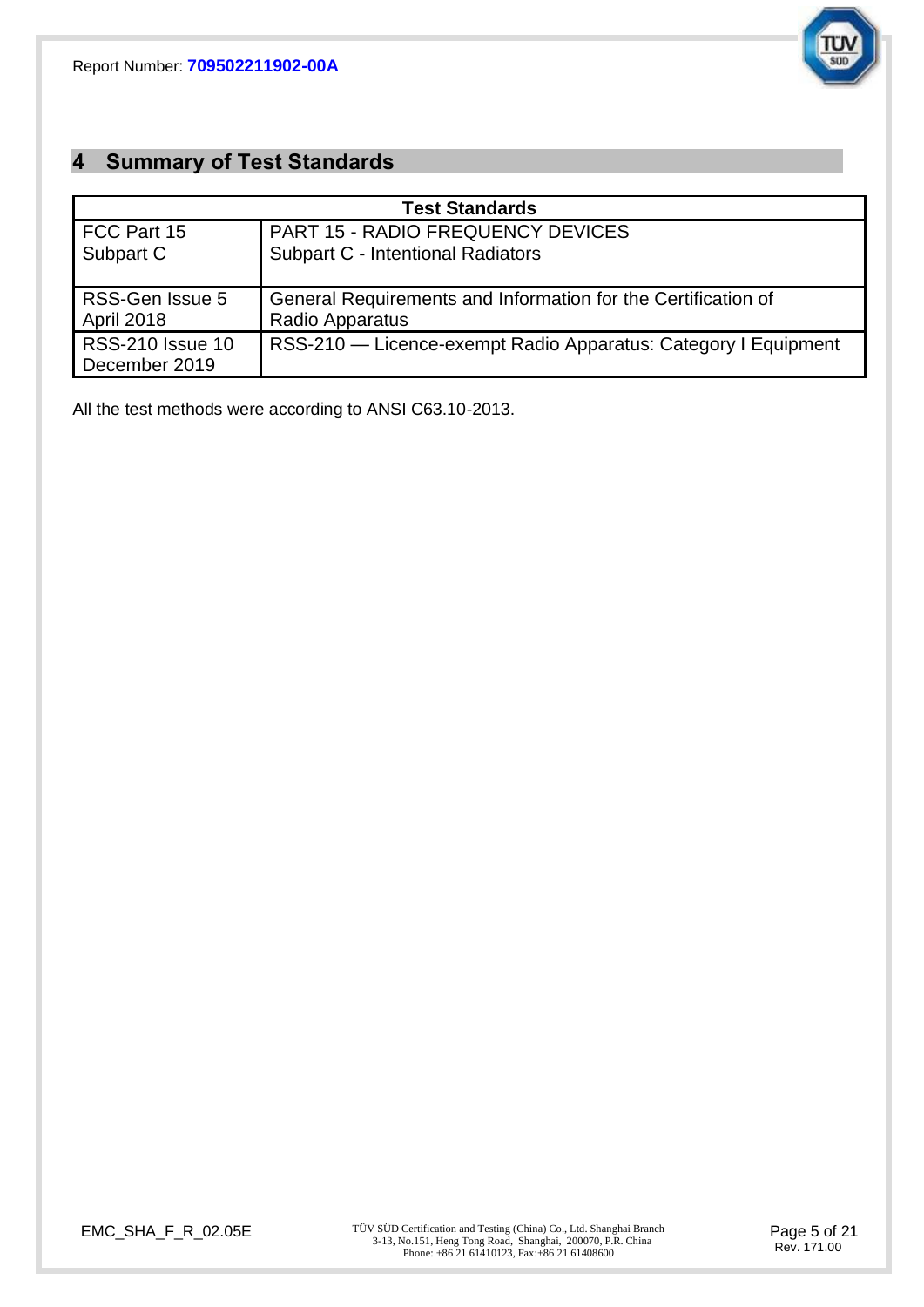

## **5 Summary of Test Results**

|                                                   |                                         | <b>Technical Requirements</b>                |           |                       |                    |
|---------------------------------------------------|-----------------------------------------|----------------------------------------------|-----------|-----------------------|--------------------|
|                                                   | FCC Part 15 Subpart C, RSS-210 Issue 10 |                                              |           |                       |                    |
| <b>Test Condition</b>                             |                                         |                                              | Pages     | Test Site             | <b>Test Result</b> |
| §15.207                                           | <b>RSS-GEN</b><br>A8.8                  | <b>Conducted emission AC</b><br>power port   | $10 - 12$ | <b>Shield</b><br>room | <b>Pass</b>        |
| §15.205,<br>§15.209,<br>15.35<br>$(c)$ §15.231(b) | <b>RSS-210</b><br>A.1.2                 | <b>Radiated Emission,</b><br>30MHz to 4.5GHz | $13 - 15$ | 3m<br>chamber         | <b>Pass</b>        |
| \$15.231(c)                                       | <b>RSS-210</b><br>A.1.3                 | <b>Bandwidth Measurement</b>                 | $16 - 17$ | <b>Shield</b><br>room | Pass               |
| \$15.231(a)(1)                                    | <b>RSS-210</b><br>A.1.1(a)              | <b>Deactivation Time</b>                     | 18        | <b>Shield</b><br>room | Pass               |
| §15.203                                           | RSS-Gen 6.                              | Antenna requirement                          | --        | See Note 2            | Pass               |

Note 1: N/A=Not Applicable. Conducted emission is not apply for battery operated device. Note 2: The EUT uses a ceramic chip antenna, which gain is -4.84dBi. In accordance to §15.203, It is considered sufficiently to comply with the provisions of this section.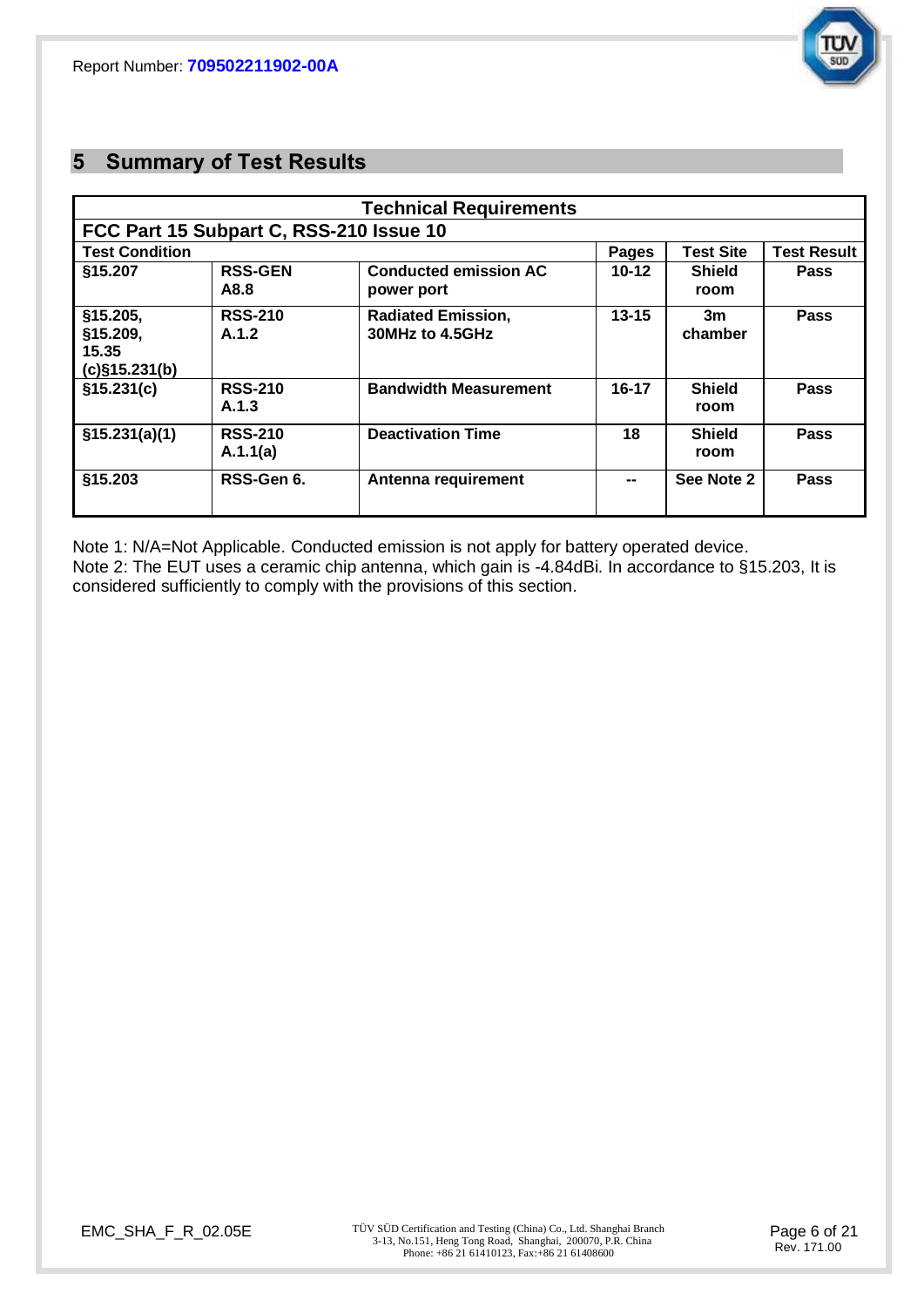### **6 General Remarks**

#### **Remarks**

This submittal(s) (test report) is intended for FCC ID: 2AGGZ003B9ACA3E, IC: 21769-003B9ACA3E complies with Section 15.207, 15.205, 15.209, 15.231 of the FCC Part 15, Subpart C Rules. RSS-Gen Issue 5 and RSS-210 issue 10.

#### **SUMMARY:**

All tests according to the regulations cited on page 5 were

- - Performed
- **Not** Performed

The Equipment Under Test

- - **Fulfills** the general approval requirements.
- **Does not** fulfill the general approval requirements.

Sample Received Date: February 10, 2022

Testing Start Date: February 10, 2022

Testing End Date: February 24, 2022

TÜV SÜD Certification and Testing (China) Co., Ltd. Shenzhen Branch

sur

Hui TONG Jiaxi XU Wenqiang LU EMC Section Manager EMC Project Engineer EMC Test Engineer

Reviewed by: Tested by: Prepared by: Tested by:

zaxi Xu

Ш Wengiang

 $\_$  ,  $\_$  ,  $\_$  ,  $\_$  ,  $\_$  ,  $\_$  ,  $\_$  ,  $\_$  ,  $\_$  ,  $\_$  ,  $\_$  ,  $\_$  ,  $\_$  ,  $\_$  ,  $\_$  ,  $\_$  ,  $\_$  ,  $\_$  ,  $\_$  ,  $\_$  ,  $\_$  ,  $\_$  ,  $\_$  ,  $\_$  ,  $\_$  ,  $\_$  ,  $\_$  ,  $\_$  ,  $\_$  ,  $\_$  ,  $\_$  ,  $\_$  ,  $\_$  ,  $\_$  ,  $\_$  ,  $\_$  ,  $\_$  ,

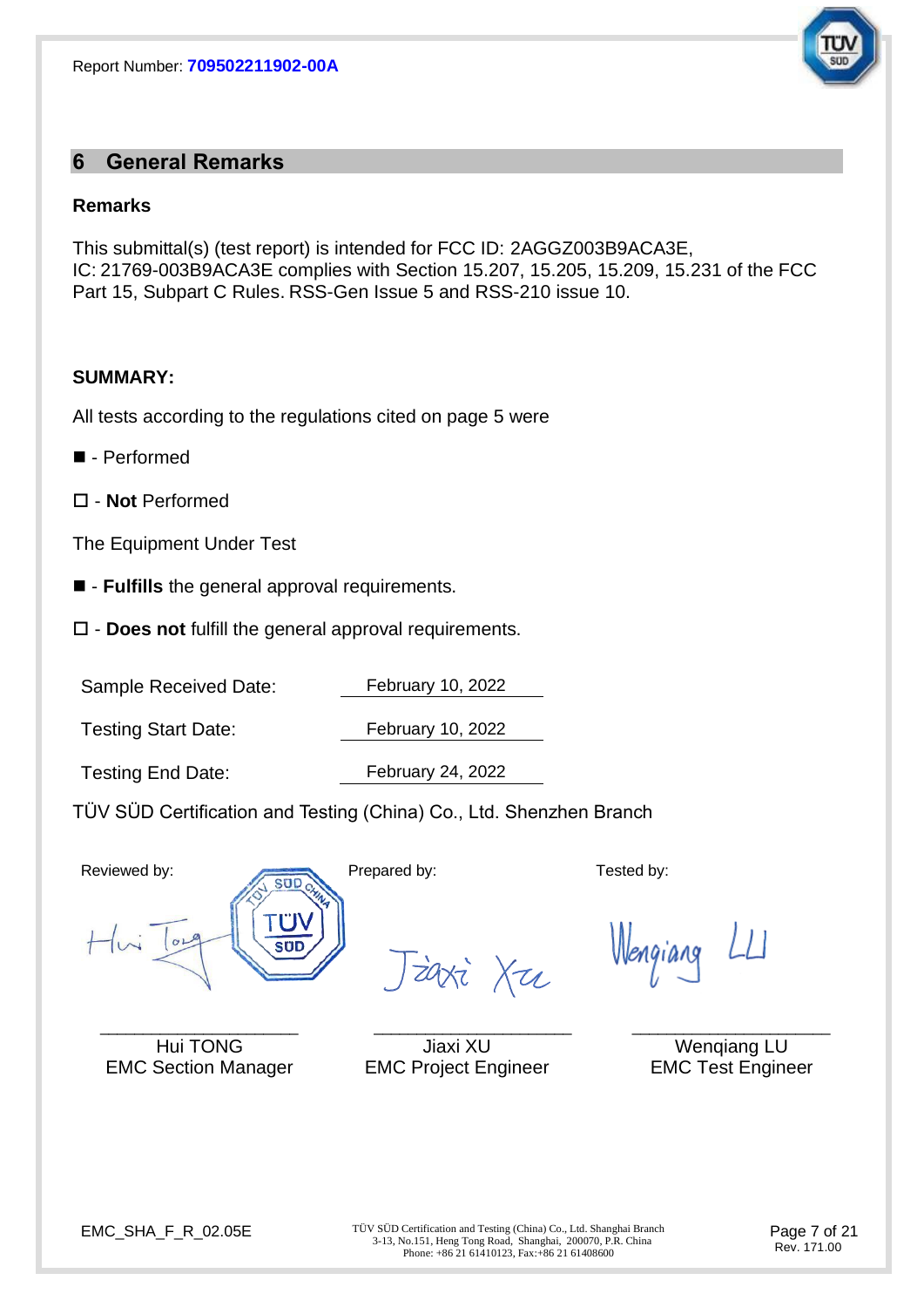

# **7 Systems test configuration**

Auxiliary Equipment Used during Test:

| <b>DESCRIPTION</b> | <b>MANUFACTURER</b> | <b>MODEL NO.(SHIELD)</b> | S/N(LENGTH) |
|--------------------|---------------------|--------------------------|-------------|
| Adapter            | MLF                 | MLF-A260502000UU         | $- -$       |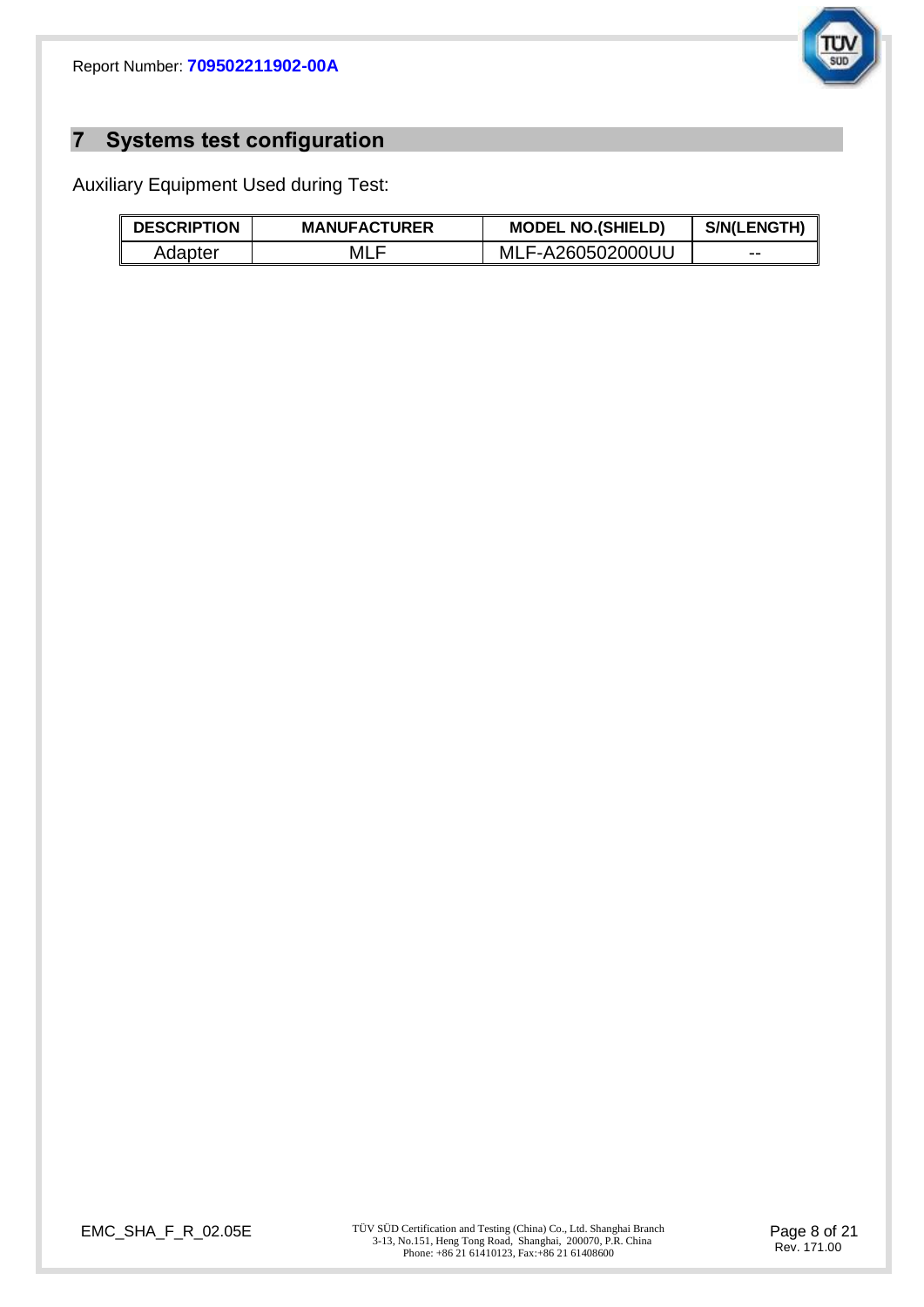

# **8 Test Setups**

#### **8.1 AC Power Line Conducted Emission test setups**



#### **8.2 Radiated test setups**





Above 1GHz



EMC\_SHA\_F\_R\_02.05E TÜV SÜD Certification and Testing (China) Co., Ltd. Shanghai Branch 3-13, No.151, Heng Tong Road, Shanghai, 200070, P.R. China Phone: +86 21 61410123, Fax: +86 21 61408600

Page 9 of 21 Rev. 171.00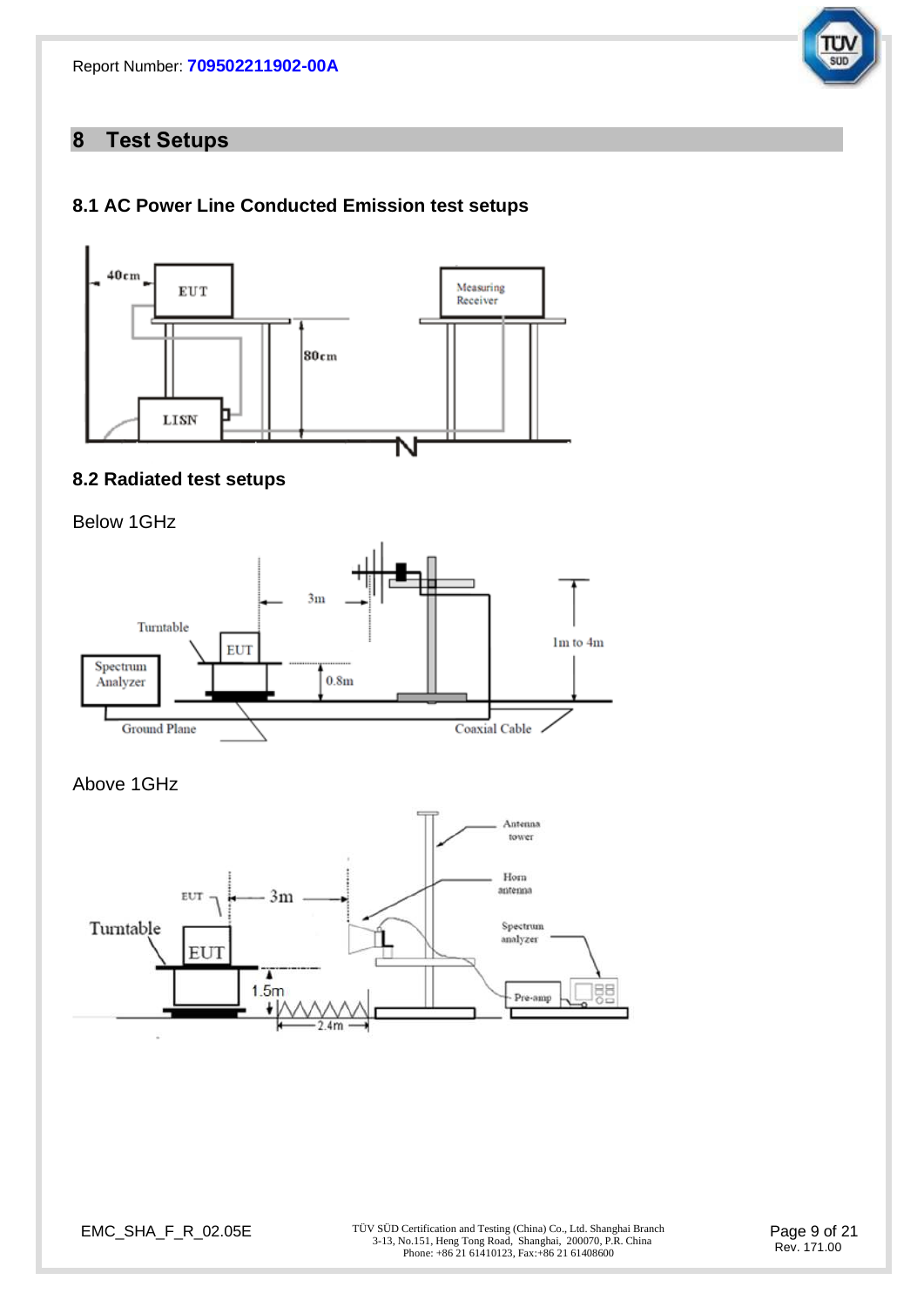

## **9 Test Methodology**

### **9.1 Conducted Emission**

#### **Test Method**

- 1. The EUT was placed on a table, which is 0.8m above ground plane
- 2. The power line of the EUT is connected to the AC mains through a Artificial Mains Network (A.M.N.).
- 3. Maximum procedure was performed to ensure EUT compliance
- 4. A EMI test receiver is used to test the emissions from both sides of AC line

#### **Limit**

| <b>Frequency</b>                                    | <b>QP Limit</b> | <b>AV Limit</b> |
|-----------------------------------------------------|-----------------|-----------------|
| <b>MHz</b>                                          | dBµV            | dBµV            |
| $0.150 - 0.500$                                     | 66-56*          | $56 - 46*$      |
| $0.500 - 5$                                         | 56              | 46              |
| $5 - 30$                                            | 60              | 50              |
| Decreasing linearly with logarithm of the frequency |                 |                 |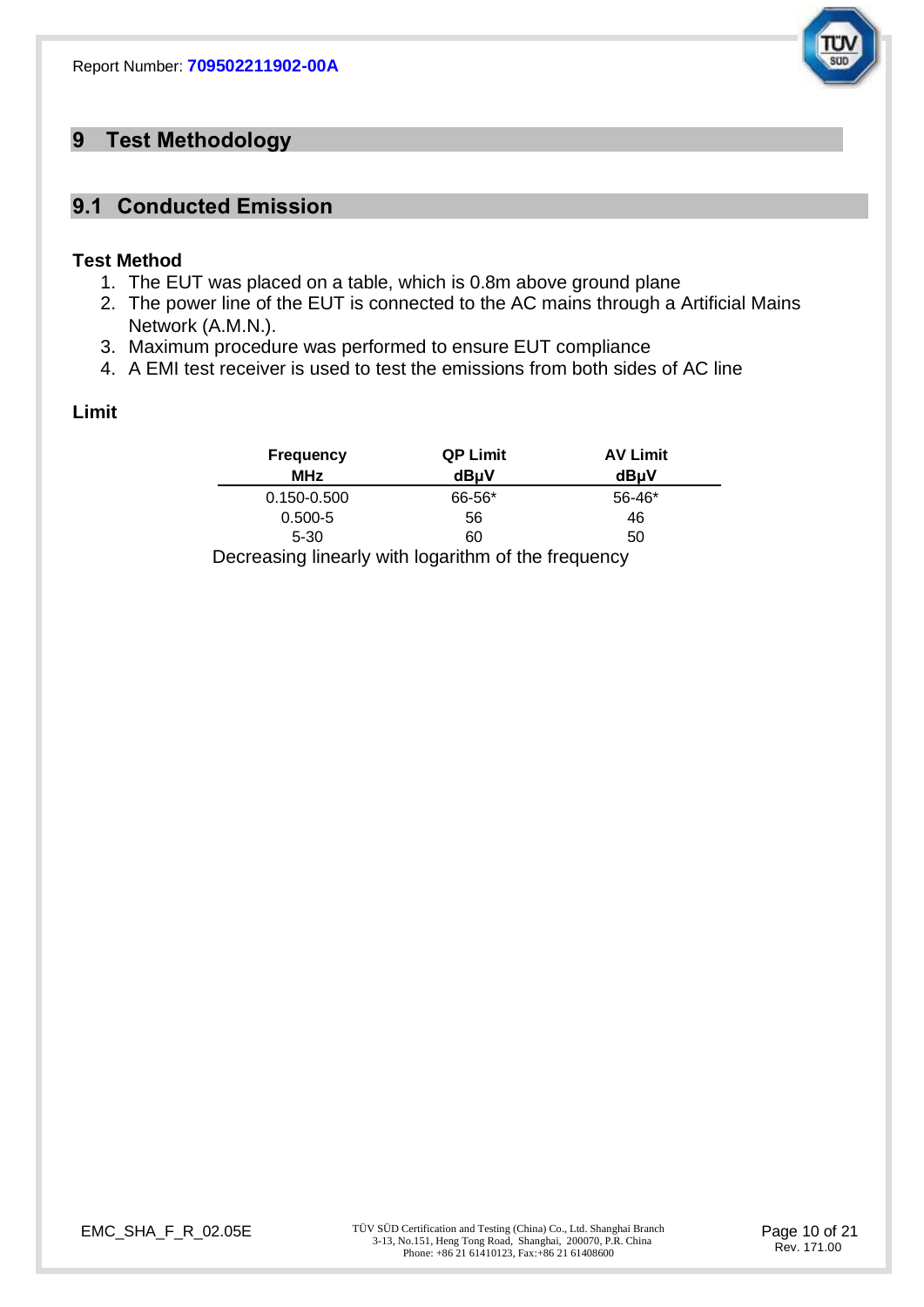

#### **Conducted Emission**

| Product Type               | : TDBU RF Controller      |
|----------------------------|---------------------------|
| M/N                        | MT01-3101-060002          |
| <b>Operating Condition</b> | : Mode 1: Tx 433.92MHz    |
| <b>Test Specification</b>  | $: L$ -line               |
| Comment                    | $\therefore$ AC 120V/60Hz |



## **Final\_Result**

| <b>Frequency</b><br>(MHz) | QuasiPeak<br>(dBuV)      | CAverage<br>(dBuV)     | Limit<br>(dBuV) | <b>Margin</b><br>(dB) | Meas.<br>Time<br>(ms) | <b>Bandwidth</b><br>(kHz) | Line | Corr.<br>(dB) |
|---------------------------|--------------------------|------------------------|-----------------|-----------------------|-----------------------|---------------------------|------|---------------|
| 0.258000                  | 28.14                    | $--$                   | 61.50           | 33.36                 | 1000.0                | 9.000                     | L1   | 19.5          |
| 0.276000                  | ---                      | 16.73                  | 50.94           | 34.21                 | 1000.0                | 9.000                     | L1   | 19.5          |
| 0.613500                  | 34.61                    | ---                    | 56.00           | 21.39                 | 1000.0                | 9.000                     | L1   | 19.5          |
| 0.618000                  | ---                      | 23.44                  | 46.00           | 22.56                 | 1000.0                | 9.000                     | L1   | 19.5          |
| 1.072500                  | $\overline{\phantom{a}}$ | 16.50                  | 46.00           | 29.50                 | 1000.0                | 9.000                     | L1   | 19.5          |
| 1.072500                  | 27.58                    | $--$                   | 56.00           | 28.42                 | 1000.0                | 9.000                     | L1   | 19.5          |
| 4.488000                  | 22.81                    | $\qquad \qquad \cdots$ | 56.00           | 33.19                 | 1000.0                | 9.000                     | L1   | 19.6          |
| 4.506000                  | ---                      | 14.57                  | 46.00           | 31.43                 | 1000.0                | 9.000                     | L1   | 19.6          |
| 12.295500                 | 23.20                    | ---                    | 60.00           | 36.80                 | 1000.0                | 9.000                     | L1   | 19.7          |
| 12.336000                 | ---                      | 14.08                  | 50.00           | 35.92                 | 1000.0                | 9.000                     | L1   | 19.7          |
| 12.525000                 | 21.71                    | $--$                   | 60.00           | 38.29                 | 1000.0                | 9.000                     | L1   | 19.7          |
| 12.813000                 | ---                      | 14.11                  | 50.00           | 35.89                 | 1000.0                | 9.000                     | L1   | 19.7          |

Note 1: Measure Level ( $dBuV/m$ ) = Reading Level ( $dBuV$ ) + Factor ( $dB$ ) Factor (dB) = Cable Loss (dB) + LISN Factor (dB) + 10dB Attenuator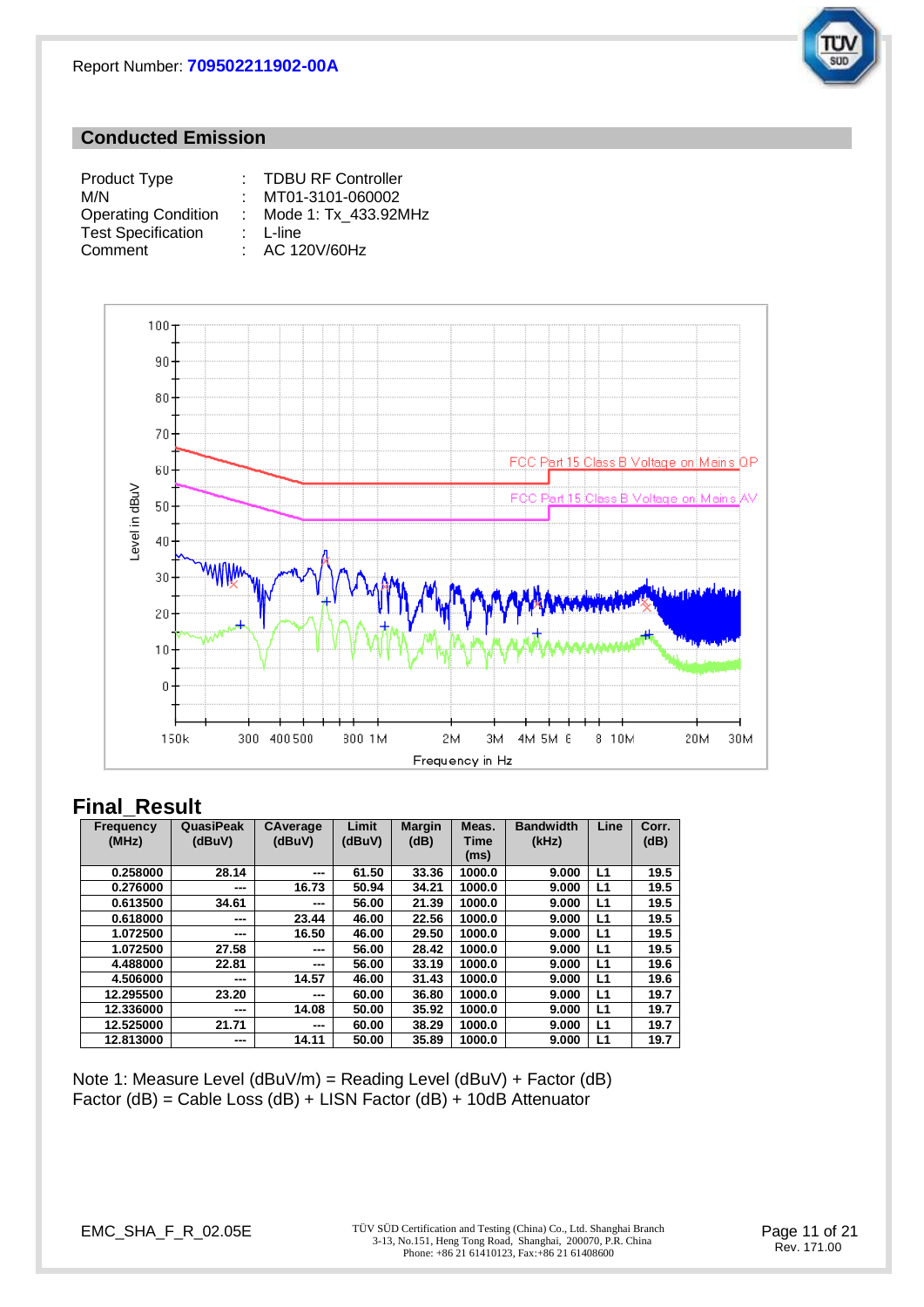#### Report Number: **709502211902-00A**



| Product Type               | : TDBU RF Controller   |
|----------------------------|------------------------|
| M/N                        | : $MT01-3101-060002$   |
| <b>Operating Condition</b> | : Mode 1: Tx 433.92MHz |
| <b>Test Specification</b>  | $\therefore$ N-line    |
| Comment                    | : AC 120V/60Hz         |
|                            |                        |



## **Final\_Result**

| <b>Frequency</b> | QuasiPeak | <b>CAverage</b> | Limit  | <b>Margin</b> | Meas.  | <b>Bandwidth</b> | Line | Corr. |
|------------------|-----------|-----------------|--------|---------------|--------|------------------|------|-------|
| (MHz)            | (dBuV)    | (dBuV)          | (dBuV) | (dB)          | Time   | (kHz)            |      | (dB)  |
|                  |           |                 |        |               | (ms)   |                  |      |       |
| 0.262500         | 27.27     | ---             | 61.35  | 34.08         | 1000.0 | 9.000            | N    | 19.5  |
| 0.271500         | ---       | 14.81           | 51.07  | 36.26         | 1000.0 | 9.000            | N    | 19.5  |
| 0.618000         | ---       | 22.61           | 46.00  | 23.39         | 1000.0 | 9.000            | N    | 19.5  |
| 0.618000         | 31.88     | ---             | 56.00  | 24.12         | 1000.0 | 9.000            | N    | 19.5  |
| 1.068000         | ---       | 15.12           | 46.00  | 30.88         | 1000.0 | 9.000            | N    | 19.5  |
| 1.077000         | 24.25     | ---             | 56.00  | 31.75         | 1000.0 | 9.000            | N    | 19.5  |
| 2.139000         | 20.15     | ---             | 56.00  | 35.85         | 1000.0 | 9.000            | N    | 19.5  |
| 4.506000         | ---       | 11.82           | 46.00  | 34.18         | 1000.0 | 9.000            | N    | 19.5  |
| 5.482500         | ---       | 9.31            | 50.00  | 40.69         | 1000.0 | 9.000            | N    | 19.6  |
| 6.981000         | 14.99     | ---             | 60.00  | 45.01         | 1000.0 | 9.000            | N    | 19.6  |
| 12.736500        | ---       | 7.84            | 50.00  | 42.16         | 1000.0 | 9.000            | N    | 19.7  |
| 28.068000        | 8.42      | ---             | 60.00  | 51.58         | 1000.0 | 9.000            | N    | 20.1  |

Note 1: Measure Level (dBuV/m) = Reading Level (dBuV) + Factor (dB) Factor (dB) = Cable Loss (dB) + LISN Factor (dB) + 10dB Attenuator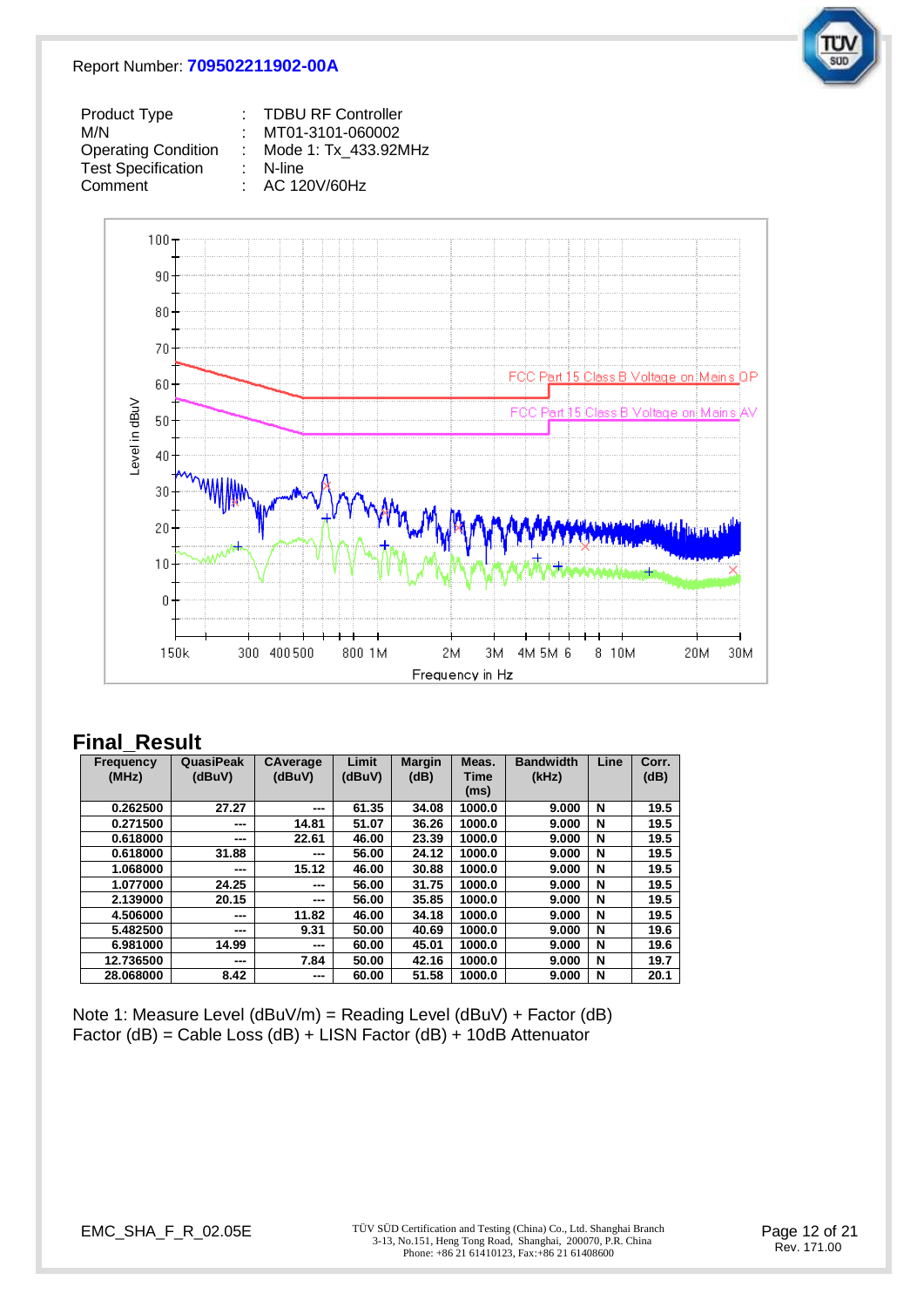

## **9.2 Radiated Emission**

#### **Test Method**

- 1. 1 The EUT was place on a turn table which is 1.5m above ground plane for above 1GHz and 0.8m above ground for below 1GHz at 3 meters chamber room for test. The table was rotated 360 degrees to determine the position of the highest radiation.
- 2. Set to the maximum power setting and enable the EUT transmit continuously
- 3. The EUT was set 3 meters away from the interference receiving antenna, which was mounted on the top of a variable – height antenna tower.
- 4. The height of antenna is varied from one meter to four meters above the ground to determine the maximum value of the field strength. Both horizontal and vertical polarizations of the antenna are set to make the measurement.
- 5. For each suspected emission, the EUT was arranged to its worst case and then the antenna was tuned to heights from 1 meter to 4 meters and the rotatable table was turned from 0 degrees to 360 degrees to find the maximum reading.
- 6. Use the following spectrum analyzer settings According to C63.10:
	- (1) Span shall wide enough to fully capture the emission being measured;
		- (2) Set RBW=100 kHz for  $f < 1$  GHz; VBW RBW; Sweep = auto; Detector function =  $peak$ ; Trace = max hold;
		- (3) Set RBW = 1 MHz, VBW= 3MHz for  $f \ge 1$  GHz for peak measurement.
		- For average measurement:
			- VBW = 10 Hz, when duty cycle is no less than 98 percent.

VBW ≥ 1/T, when duty cycle is less than 98 percent where  $T$  is the minimum transmission duration over which the transmitter is on and is transmitting at its maximum

power control level for the tested mode of operation.

7. Repeat above procedures until all frequencies measured were complete.

#### **Limit**

According to §15.231 (b), the field strength of emissions from intentional radiators operated under this section shall not exceed the following:

| <b>Fundamental frequency</b><br>(MHz) | <b>Field Strength of</b><br><b>Fundamental (Microvolts</b><br>/meter) | <b>Field Strength of spurious</b><br>emissions ((Microvolts<br>/meter) |
|---------------------------------------|-----------------------------------------------------------------------|------------------------------------------------------------------------|
| 40.66-40.70                           | 2,250                                                                 | 225                                                                    |
| 70-130                                | 1,250                                                                 | 125                                                                    |
| 130-174                               | 1,250 to 3,370 *                                                      | 125 to 3750 *                                                          |
| 174-260                               | 3,750                                                                 | 375                                                                    |
| 260-470 √                             | 3,750 to 12, 500*                                                     | 375 to 1,250*                                                          |
| Above 470                             | 12,500                                                                | 1,250                                                                  |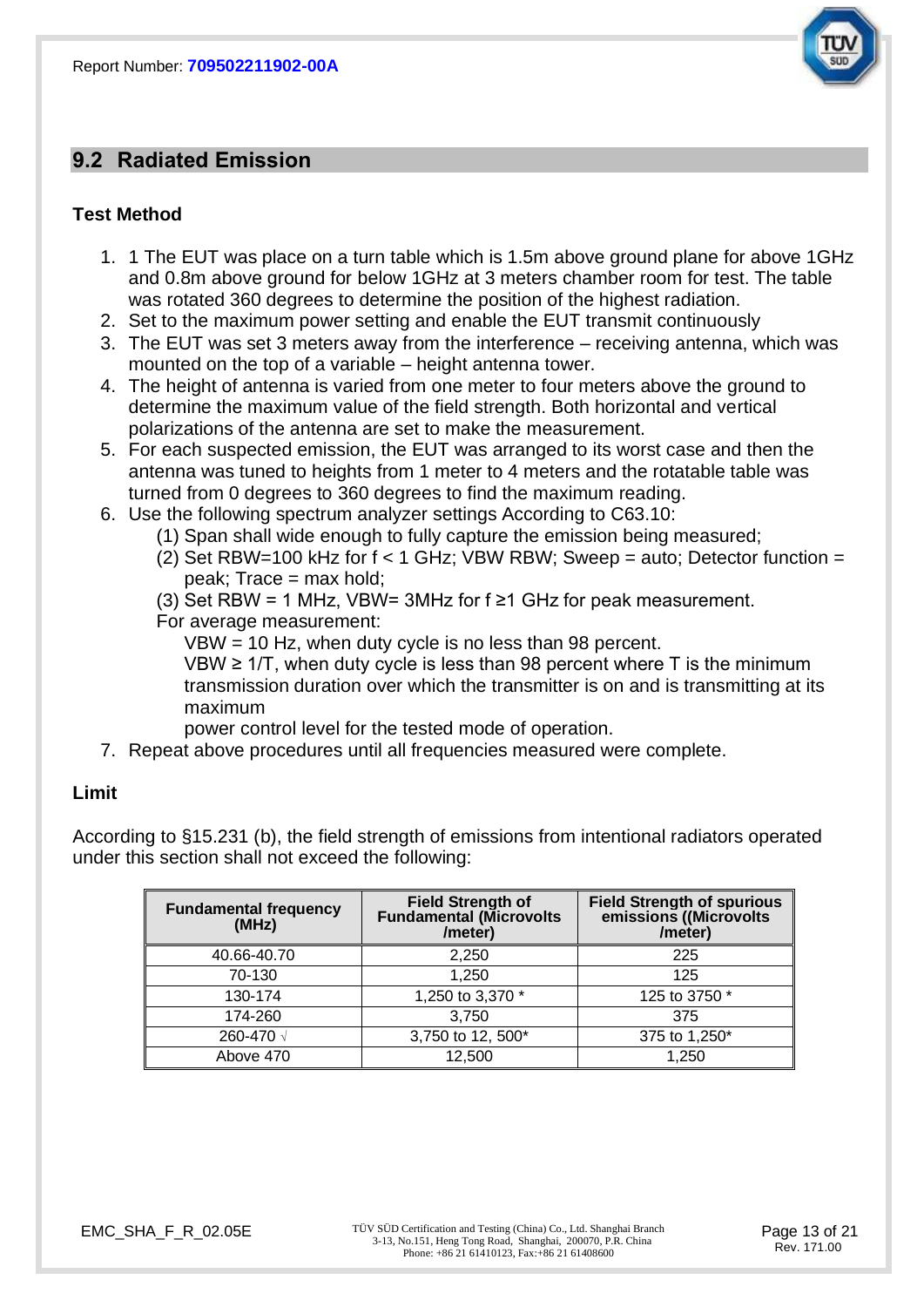

| <b>Frequency (MHz)</b> | Field strength (microvolts/meter) |    | <b>Measurement distance (meters)</b> |
|------------------------|-----------------------------------|----|--------------------------------------|
| 0.009-0.490            | 2400/F(kHz)                       |    | 300                                  |
| 0.490-1.705            | 24000/F(kHz)                      | 30 |                                      |
| 1.705-30.0             | 30                                |    | 30                                   |
| 30-88                  | 100                               |    | 3                                    |
| 88-216                 | 150                               |    | 3                                    |
| 216-960                | 200                               |    | 3                                    |
| Above 960              | 500                               |    | 3                                    |
|                        | Frequency                         |    | Limit at $3m$ (dBuV/m)               |

#### **Limits for 15.209 Radiated emission limits; general requirements**

| <b>ADOVE SPO</b><br>OUC |                           |                   | ۍ                          |
|-------------------------|---------------------------|-------------------|----------------------------|
| Frequency               |                           |                   | Limit at $3m$ (dBuV/m)     |
|                         | $0.009$ MHz $- 0.490$ MHz |                   | 128.5 to 93.8 <sup>1</sup> |
|                         | $0.490$ MHz $- 1.705$ MHz |                   | $73.8$ to $631$            |
| 1.705 MHz $-$ 30 MHz    |                           | 69.5 <sup>1</sup> |                            |
| $30$ MHz $-88$ MHz      |                           |                   | 40.0 <sup>1</sup>          |
| 88 MHz $-$ 216 MHz      |                           |                   | 43.5 <sup>1</sup>          |
| $216$ MHz $-$ 960 MHz   |                           |                   | 46.0 <sup>1</sup>          |
| Above 960 MHz           |                           |                   | 54.0 <sup>1</sup>          |
| Above 1000 MHz          |                           |                   | 54.0 <sup>2</sup>          |
| Above 1000 MHz          |                           |                   | $74.0^3$                   |

<sup>1</sup> Limit is with detector with bandwidths as defined in CISPR-16-1-1 except for the frequency bands 9-90 kHz, 110-490 kHz and above 1000 MHz where an Average detector is used.

<sup>2</sup>Limit is with 1 MHz measurement bandwidth and using an Average detector  $3$ Limit is with 1 MHz measurement bandwidth and using a Peak detector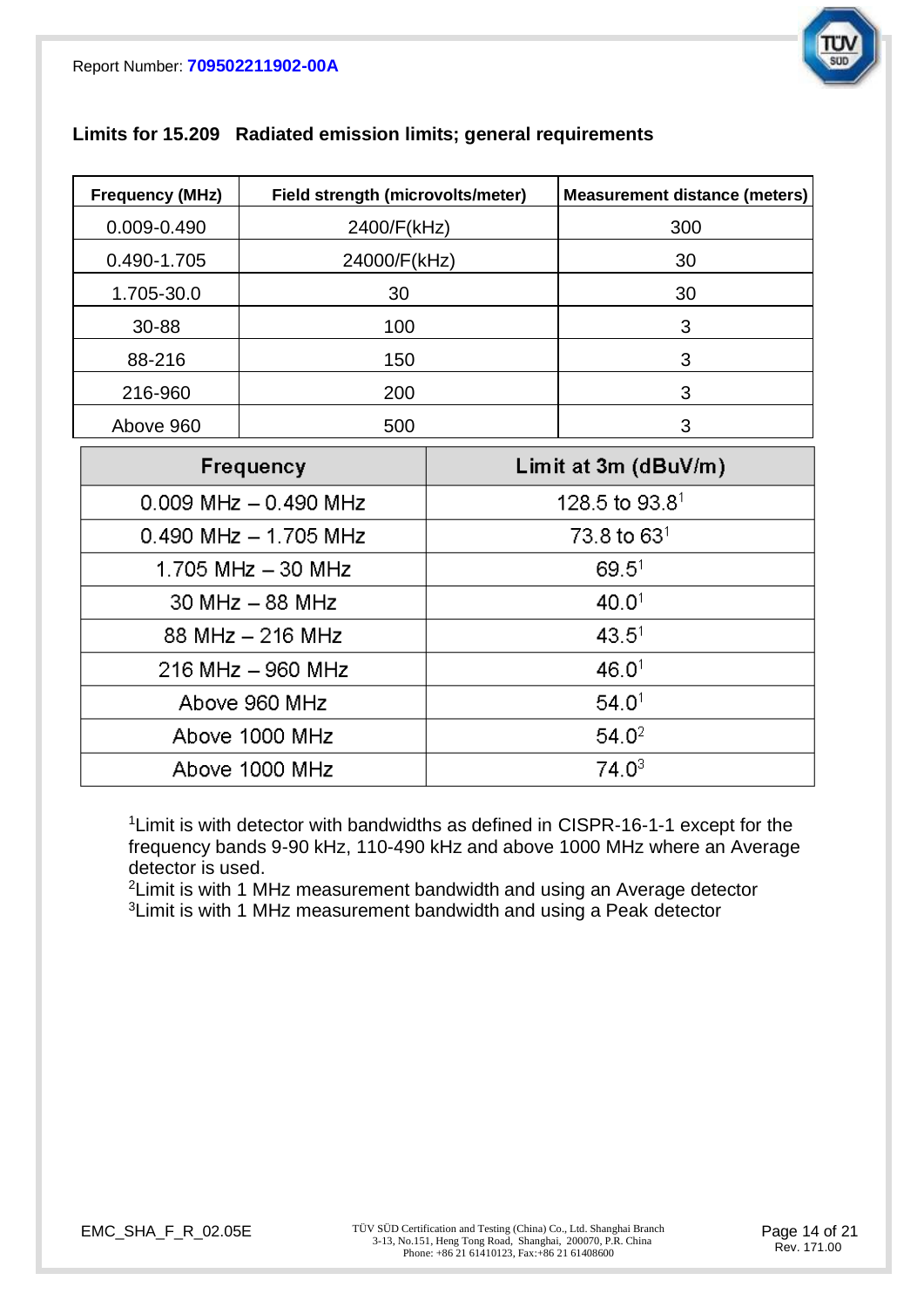

#### **Spurious radiated emissions for transmitter**

According to C63.10, if the peak (or quasi-peak) measured value complies with the average limit, it is unnecessary to perform an average measurement, so AV emission value did not show in below table if the peak value complies with average limit.

| <b>Radiated Emission</b> |            |          |          |         |           |        |        |                 |
|--------------------------|------------|----------|----------|---------|-----------|--------|--------|-----------------|
| Value                    | Emissions  | E-Field  | Field    | Average | Net Field | Limit  |        | Emission        |
|                          |            |          | Strength |         | Strength  |        | Margin | <b>Type</b>     |
|                          | Frequency  | Polarity | at 3m    | Factor  | at 3m     |        |        |                 |
|                          | <b>MHz</b> |          | dBµV/m   | dB      | dBµV/m    | dBµV/m | dB     |                 |
| <b>PK</b>                | 433.91     | H        | 69.58    |         | 69.58     | 80.80  | 11.22  | Fundamental     |
| <b>PK</b>                | 325.41     | Н        | 30.12    |         | 30.12     | 46.00  | 15.88  | restricted band |
| <b>PK</b>                | 867.83     | н        | 38.21    |         | 38.21     | 60.80  | 22.59  | <b>Spurious</b> |
| <b>PK</b>                | 1736.83    | н        | 40.35    |         | 40.35     | 60.80  | 20.45  | <b>Spurious</b> |
| <b>PK</b>                | 3037.32    | H        | 44.62    |         | 44.62     | 60.80  | 16.18  | <b>Spurious</b> |
| <b>PK</b>                | 3471.12    | Н        | 45.79    |         | 45.79     | 60.80  | 15.01  | <b>Spurious</b> |
| <b>PK</b>                | 433.91     | V        | 70.42    |         | 70.42     | 80.80  | 10.38  | Fundamental     |
| <b>PK</b>                | 867.88     | ٧        | 36.88    |         | 36.88     | 74.00  | 37.12  | restricted band |
| РK                       | 1720.85    | V        | 40.28    |         | 40.28     | 60.80  | 20.52  | <b>Spurious</b> |
| <b>PK</b>                | 1736.83    | V        | 41.02    |         | 41.02     | 60.80  | 19.78  | <b>Spurious</b> |
| РK                       | 3471.12    | ٧        | 44.11    |         | 44.11     | 60.80  | 16.69  | <b>Spurious</b> |

Remark:

1. Corrected Amplitude = Read level + Corrector factor

Above 1GHz: Corrector factor = Antenna Factor + Cable Loss- Amplifier Gain

Below 1GHz: Corrector factor = Antenna Factor + Cable Loss

2. Correct Factor = Antenna Factor + Cable Loss (+ Amplifier, for higher than 1GHz)

3. Corrected Reading = Original Receiver Reading + Correct Factor

4. Only the worst data listed in this report, Other frequency was 20dB below the limit

5. Because of the PK value was less than the AV limit, the duty cycle was not measured.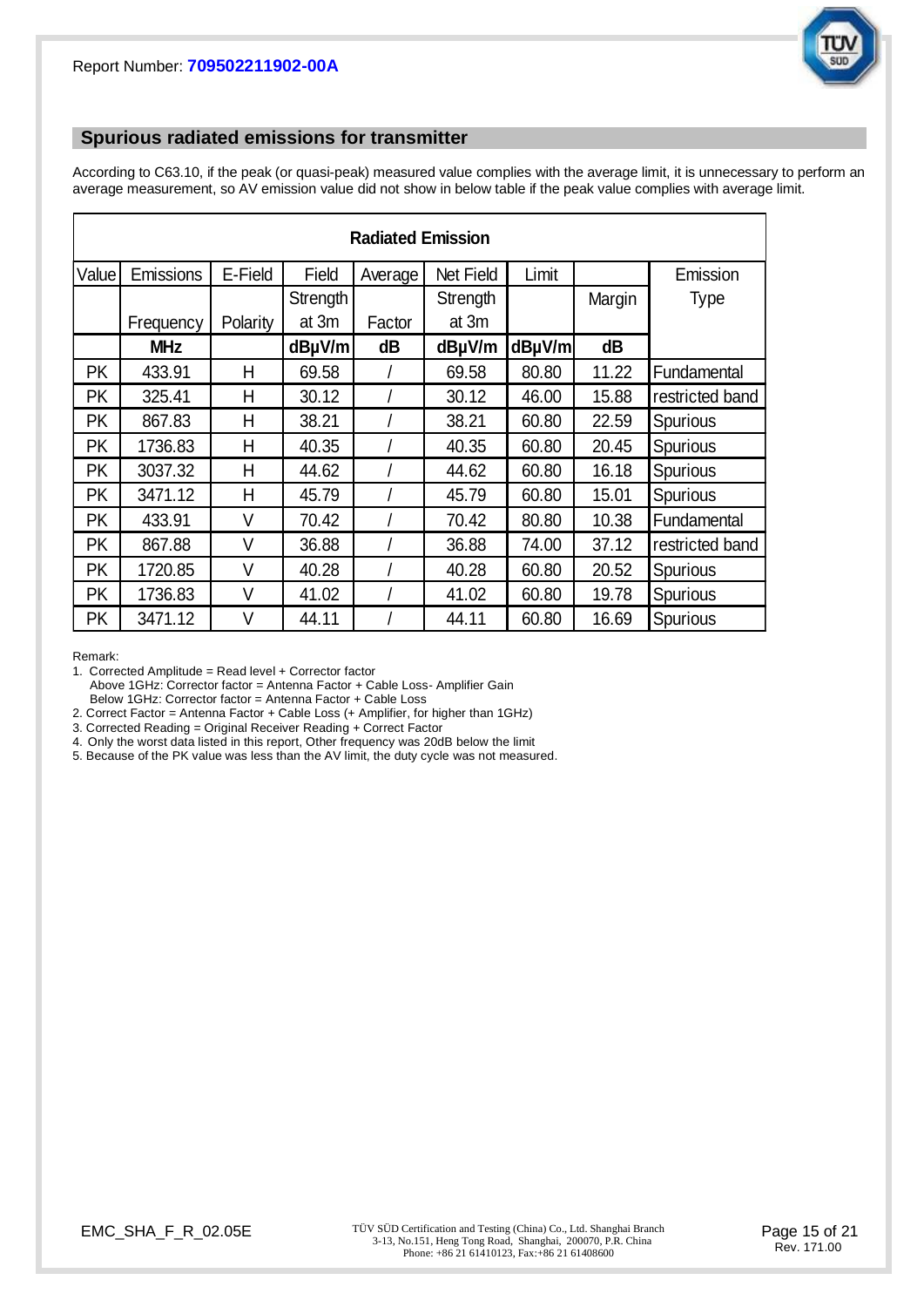

## **9.3 Bandwidth Measurement**

#### **Test Method**

- 1. Set to the maximum power setting and enable the EUT transmit continuously.
- 2. Use the following test receiver settings: Span = approximately 5 times the 20dB bandwidth, centered on a hopping channel RBW =1% to 5% of the 20dB bandwidth of the emission being measured, VBW≥RBW, Sweep = auto, Detector function = peak, Trace = max hold
- 3. Allow the trace to stabilize. Use the marker-to-peak function to set the marker to the peak of the emission. Measure the frequency difference of two frequencies that were attenuated 20 dB from the reference level. Record the frequency difference as the emission bandwidth. Record the results.
- 4. Repeat above procedures until all frequencies measured were complete.

1 79.81 N/A

#### **Limit**

The bandwidth of the emission shall be no wider than 0.25% of the center frequency for devices operating above 70MHz and below 900MHz. For devices operating above 900MHz, the emission shall be no wider than 0.5% of the center frequency. Bandwidth is determined at the points 20dB down from the modulated carrier.

The limit for the EUT =  $0.25\%$  \* 433.91 MHz = 1084 kHz

#### **Test Result**

| Channel | 20dB Bandwidth (KHz) | Limit (KHz) |
|---------|----------------------|-------------|
|         | 81.10                | 1084        |
|         |                      |             |
| Channel | 99% bandwidth (KHz)  | Limit (KHz) |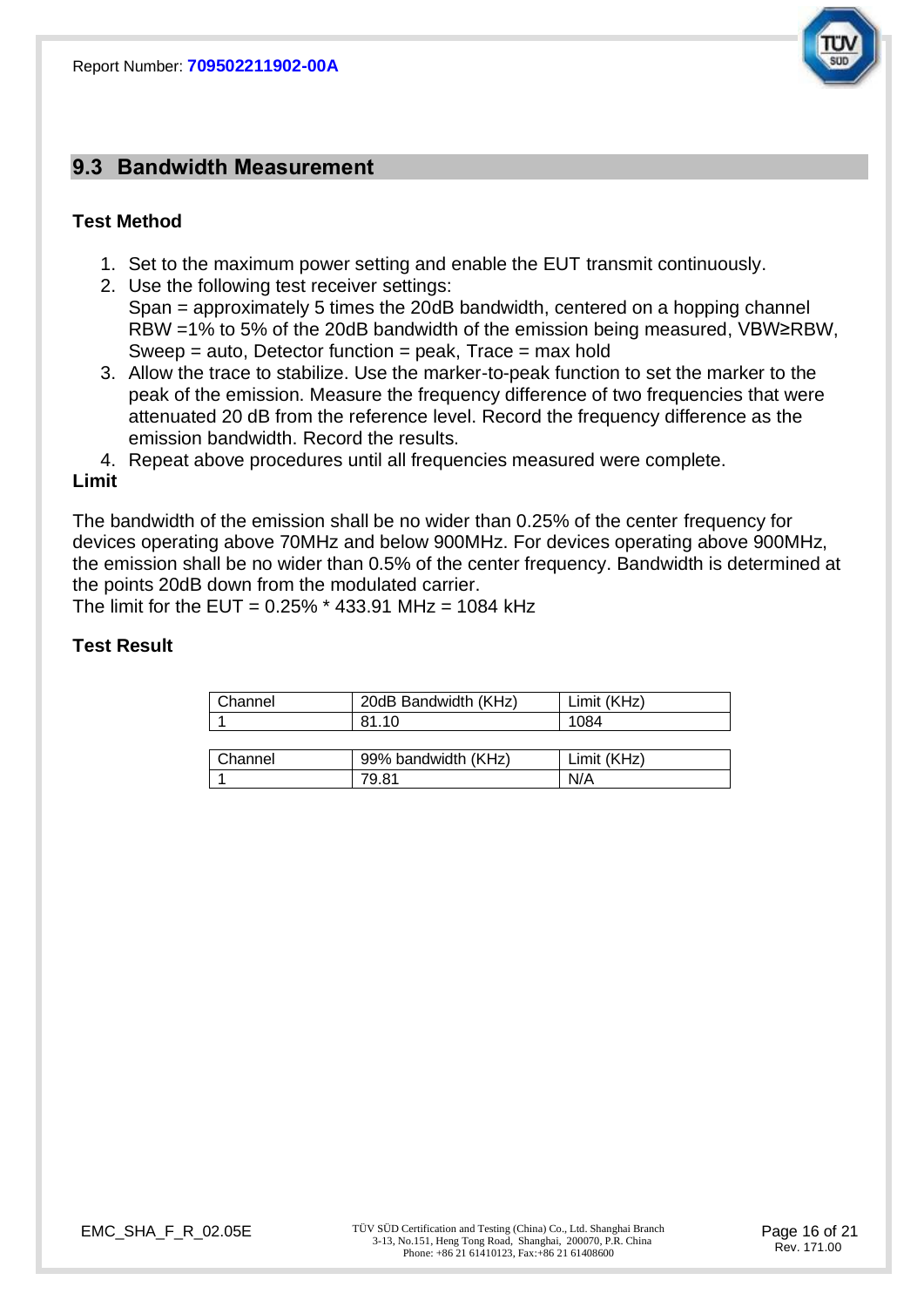

20dB Bandwidth



Date: 23. FEB. 2022 09:38:28

#### 99% bandwidth



Date: 24.FEB.2022 14:36:22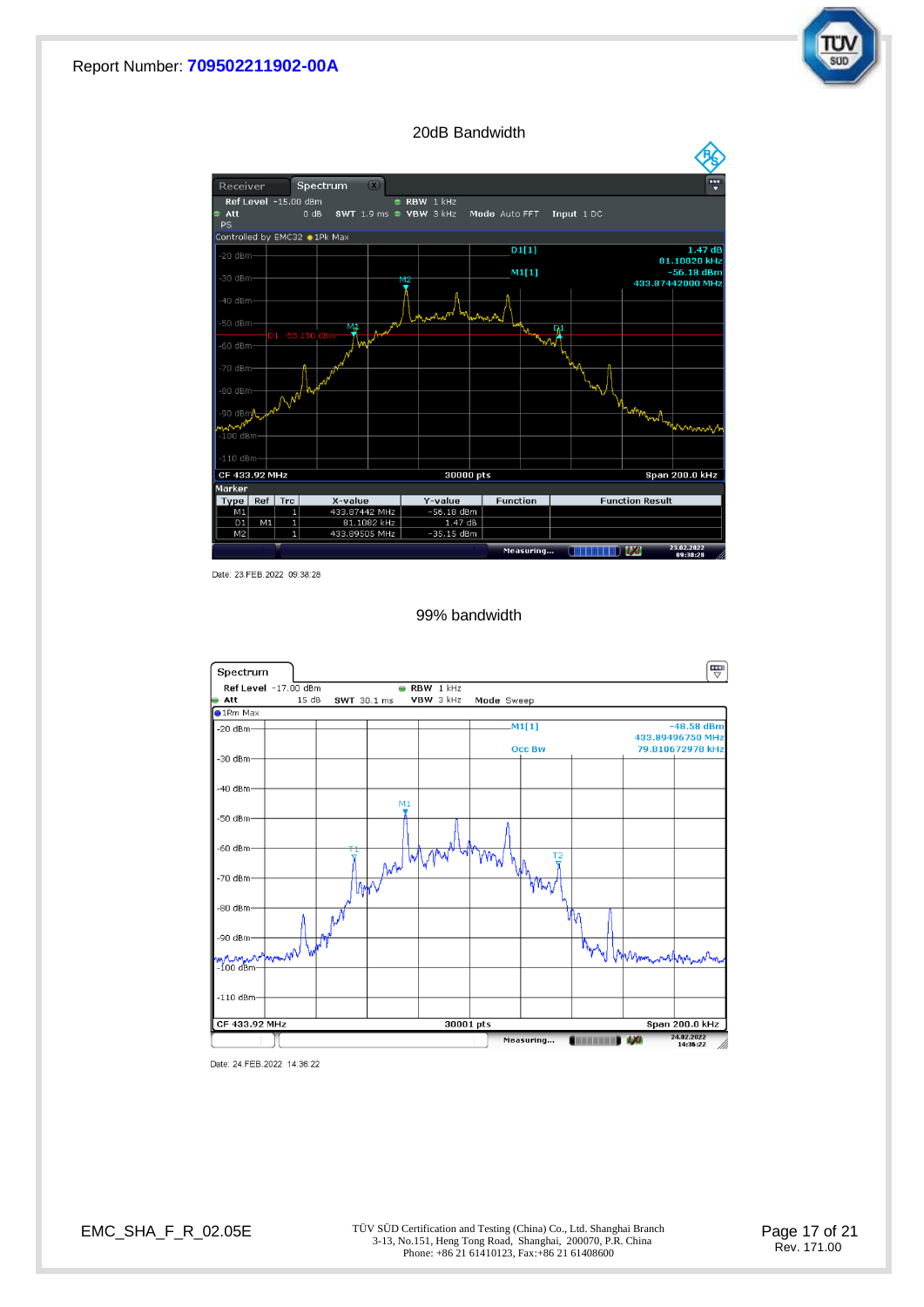## **9.4 Deactivation Time**

#### **Test Method**

- 1. Set to the maximum power setting and enable the EUT in transmitting mode.
- 2. Set center frequency of spectrum analyzer=operating frequency.
- 3. Set the spectrum analyzer as RBW=120 KHz, VBW=1MHz, Span=0Hz.
- 4. Repeat above procedures until all frequency measured was complete.

#### **Limit**

According to FCC Part 15.231 (a), the transmitter shall be complied the following requirements: (√) (1) A manually operated transmitter shall employ a switch that will automatically deactivate the transmitter within not more than 5 seconds of being released.

(2) A transmitter activated automatically shall cease transmission within 5 seconds after activation.

(3) Periodic transmissions at regular predetermined intervals are not permitted. However, polling or supervision transmissions, including data, to determine system integrity of transmitters used in security or safety applications are allowed if the total duration of transmissions does not exceed more than two seconds per hour for each transmitter. There is no limit on the number of individual transmissions, provided the total transmission time does not exceed two seconds per hour.

## **Test Result**



Date: 23. FEB. 2022 09:46:05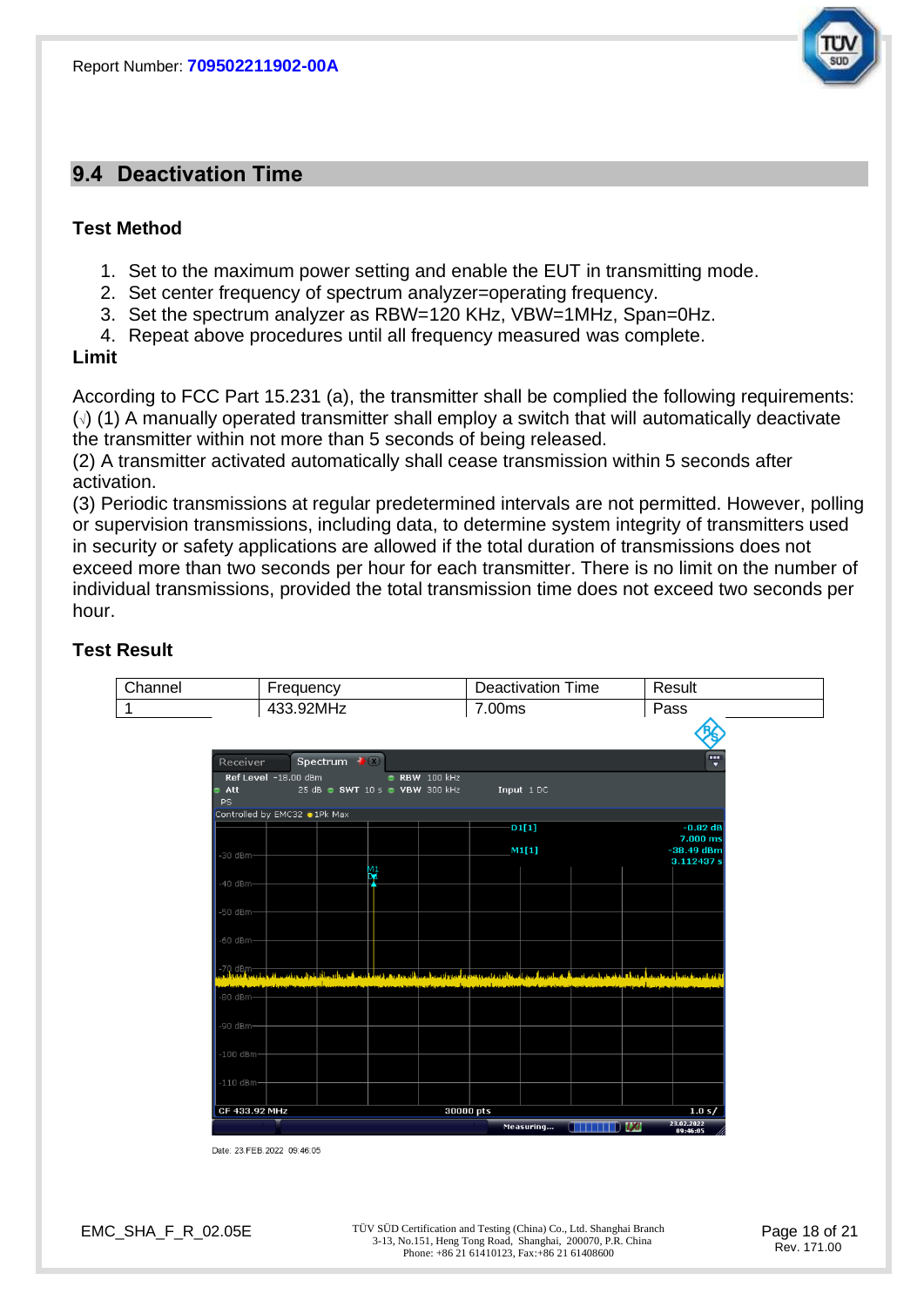Report Number: **709502211902-00A**



EMC\_SHA\_F\_R\_02.05E TÜV SÜD Certification and Testing (China) Co., Ltd. Shanghai Branch 3-13, No.151, Heng Tong Road, Shanghai, 200070, P.R. China Phone: +86 21 61410123, Fax:+86 21 61408600

Page 19 of 21 Rev. 171.00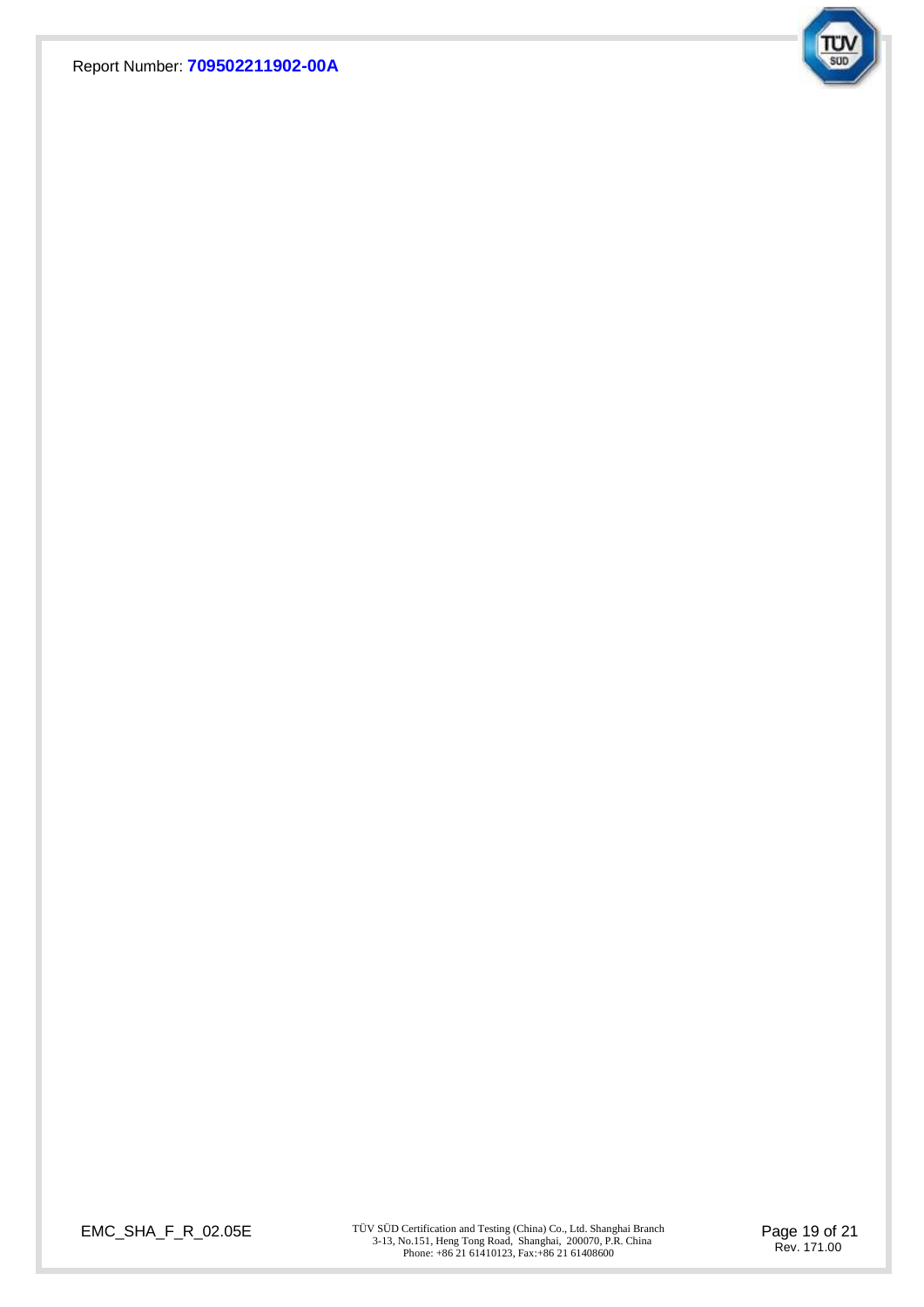

## **10 Test Equipment List**

#### **List of Test Instruments**

| <b>RF Test</b>                  |                     |              |                 |                                   |                                  |
|---------------------------------|---------------------|--------------|-----------------|-----------------------------------|----------------------------------|
| <b>Description</b>              | <b>Manufacturer</b> | Model no.    | Serial no.      | <b>Calibration</b><br><b>Date</b> | <b>Calibration</b><br><b>Due</b> |
| Signal and spectrum<br>analyzer | R&S                 | <b>FSV40</b> | S1503003-YQ-EMC | 2021-8-02                         | 2022-8-01                        |

#### **Conducted Emission**

| <b>Description</b>       | Model no.        | <b>Manufacturer</b> | Equipment ID.   | <b>Calibration</b><br><b>Date</b> | <b>Calibration</b><br><b>Due</b> |
|--------------------------|------------------|---------------------|-----------------|-----------------------------------|----------------------------------|
| <b>EMI test receiver</b> | ESR <sub>3</sub> | R&S                 | S1503001-YQ-EMC | 2021-8-02                         | 2022-8-01                        |
| 2-Line V-network         | <b>ENV216</b>    | <b>R&amp;S</b>      | S1503103-YQ-EMC | 2021-8-02                         | 2022-8-01                        |

#### **Radiated Emission Test**

| <b>USED</b> | <b>Equipment</b><br><b>Name</b>                  | <b>Model</b>           | <b>Manufacturer</b> | <b>Equipment ID.</b> | <b>Calibration</b><br><b>Date</b> | <b>Calibration</b><br><b>Due</b> |
|-------------|--------------------------------------------------|------------------------|---------------------|----------------------|-----------------------------------|----------------------------------|
| $\boxtimes$ | <b>EMI</b> test<br>receiver                      | ESR <sub>3</sub>       | <b>R&amp;S</b>      | S1503109-YQ-EMC      | 2021-8-02                         | 2022-8-01                        |
| $\boxtimes$ | <b>Trilog super</b><br>broadband<br>test antenna | <b>SCHWARZBE</b><br>СK | <b>VULB9168</b>     | S1808296-YQ-EMC      | 2021-9-23                         | 2024-9-22                        |
| ⊠           | Double-ridged<br>waveguide<br>horn antenna       | <b>HF907</b>           | R&S                 | S1503009-YQ-EMC      | 2021-4-13                         | 2024-4-12                        |
| ⊠           | <b>Signal</b><br>conditioning<br>unit            | <b>SCU-18D</b>         | <b>R&amp;S</b>      | S1503012-YQ-EMC      | 2021-8-02                         | 2022-8-01                        |
| ⊠           | Signal and<br>spectrum<br>analyzer               | <b>FSV40</b>           | R&S                 | S1503003-YQ-EMC      | 2021-8-02                         | 2022-8-01                        |
| $\boxtimes$ | Loop antenna                                     | <b>HFH2-Z2</b>         | R&S                 | S1503013-YQ-EMC      | 2021-5-21                         | 2022-5-20                        |